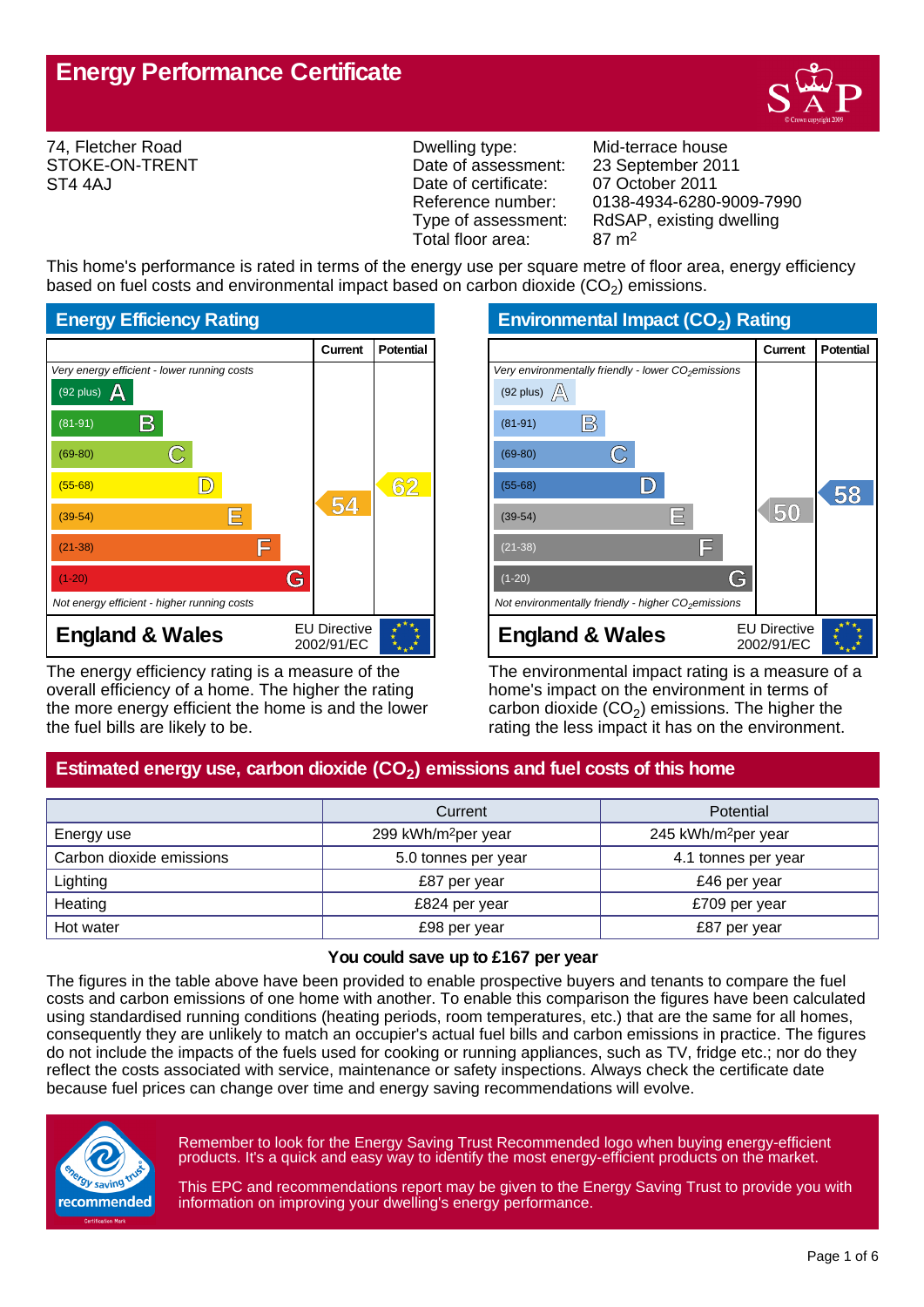# **About this document**

The Energy Performance Certificate for this dwelling was produced following an energy assessment undertaken by a qualified assessor, accredited by Elmhurst Energy Systems Ltd, to a scheme authorised by the Government. This certificate was produced using the RdSAP 2009 assessment methodology and has been produced under the Energy Performance of Buildings (Certificates and Inspections) (England and Wales) Regulations 2007 as amended. A copy of the certificate has been lodged on a national register.

Assessor's accreditation number: EES/007940 Assessor's name: Mr. Richard Whalley Company name/trading name: Louis Taylor Ltd Phone number: 01782 260222 Fax number: 01782 287874 E-mail address: rwhalley@louis-taylor.co.uk<br>Related party disclosure: No related party Related party disclosure:

No 2 Etruria Office Village Festival Park Stoke on Trent Staffordshire ST1 5RQ

# **If you have a complaint or wish to confirm that the certificate is genuine**

Details of the assessor and the relevant accreditation scheme are on the preceding page. You can get contact details of the accreditation scheme from their website at www.elmhurstenergy.co.uk together with details of their procedures for confirming authenticity of a certificate and for making a complaint.

# **About the building's performance ratings**

The ratings on the certificate provide a measure of the buildings overall energy efficiency and its environmental impact, calculated in accordance with a national methodology that takes into account factors such as insulation, heating and hot water systems, ventilation and fuels used. The average Energy Efficiency Rating for a dwelling in England and Wales is band E (rating 50).

Not all buildings are used in the same way, so energy ratings use standard occupancy assumptions which may be different from the specific way you use your home. Different methods of calculation are used for homes and for other buildings. Details can be found at www.communities.gov.uk/epbd.

Buildings that are more energy efficient use less energy, save money and help protect the environment. A building with a rating of 100 would cost almost nothing to heat and light and would cause almost no carbon emissions. The potential ratings on the certificate describe how close this building could get to 100 if all the cost effective recommended improvements were implemented.

# **About the impact of buildings on the environment**

One of the biggest contributors to global warming is carbon dioxide. The way we use energy in buildings causes emissions of carbon. The energy we use for heating, lighting and power in homes produces over a quarter of the UK's carbon dioxide emissions and other buildings produce a further one-sixth.

The average household causes about 6 tonnes of carbon dioxide every year. Adopting the recommendations in this report can reduce emissions and protect the environment. You could reduce emissions even more by switching to renewable energy sources. In addition there are many simple everyday measures that will save money, improve comfort and reduce the impact on the environment. Some examples are given at the end of this report.



**Click www.epcadviser.direct.gov.uk our online tool which uses information from this EPC to show you how to save money on your fuel bills.**

Further information about Energy Performance Certificates can be found under Frequently Asked Questions at www.epcregister.com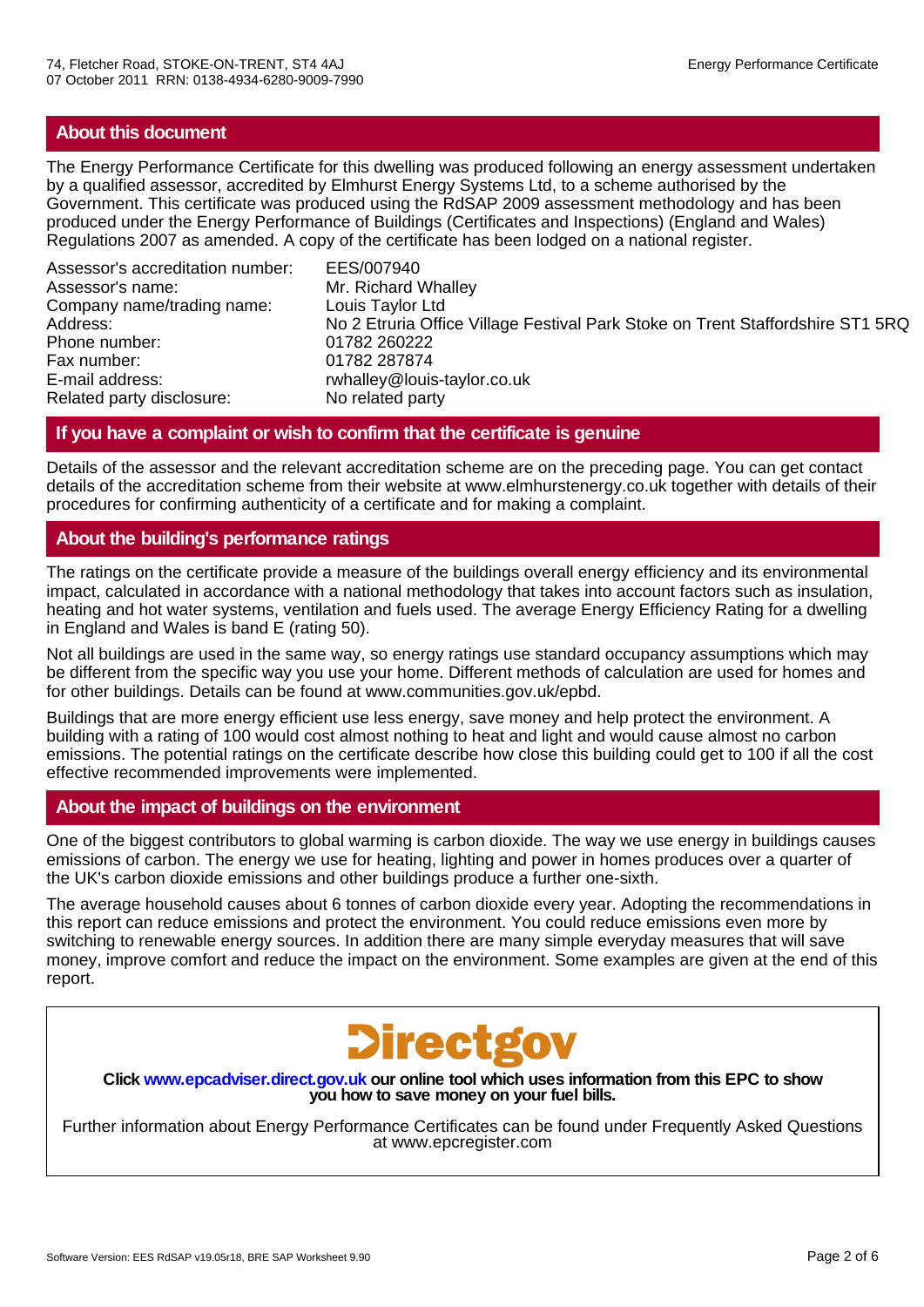## **Recommendations**

The measures below are cost effective. The performance ratings after improvement listed below are cumulative, that is they assume the improvements have been installed in the order that they appear in the table. The indicative costs are representative for most properties but may not apply in a particular case.

|                                                                | <b>Indicative Cost</b> | <b>Typical savings</b><br>per year | Ratings after improvement |                         |
|----------------------------------------------------------------|------------------------|------------------------------------|---------------------------|-------------------------|
| Lower cost measures                                            |                        |                                    | Energy<br>Efficiency      | Environmental<br>Impact |
| Increase loft insulation to 270 mm<br>1                        | £100 - £300            | £24                                | D 55                      | E 51                    |
| 2 Low energy lighting for all fixed outlets                    | £20                    | £34                                | D 57                      | E 52                    |
| 3 Upgrade heating controls                                     | £350 - £450            | £41                                | D 59                      | E 54                    |
| Sub-Total                                                      |                        | £99                                |                           |                         |
| Higher cost measures                                           |                        |                                    |                           |                         |
| Replace boiler with new condensing<br>$\overline{4}$<br>boiler | £1,500 - £3,500        | £68                                | D <sub>62</sub>           | D 58                    |
| Total                                                          |                        | £167                               |                           |                         |
| D <sub>62</sub><br>Potential energy efficiency rating          |                        |                                    |                           |                         |
| Potential environmental impact $(CO2)$ rating                  |                        |                                    | D 58                      |                         |

## **Further measures to achieve even higher standards**

The further measures listed below should be considered in addition to those already specified if aiming for the highest possible standards for this home. However you should check the conditions in any covenants, planning conditions, warranties or sale contracts. The indicative costs are representative for most properties but may not apply in a particular case.

| 5 Solar water heating                              | £4,000 - £6,000   | £25  | D <sub>63</sub> | D 60            |
|----------------------------------------------------|-------------------|------|-----------------|-----------------|
| 50 mm internal or external wall<br>6<br>insulation | £5,500 - £14,500  | £57  | D 65            | D <sub>63</sub> |
| Solar photovoltaic panels, 2.5 kWp                 | £11,000 - £20,000 | £214 | C 75            | C <sub>72</sub> |
| Enhanced energy efficiency rating<br>C 75          |                   |      |                 |                 |
| Enhanced environmental impact $(CO2)$ rating       |                   |      | C 72            |                 |

Improvements to the energy efficiency and environmental impact ratings will usually be in step with each other. However, they can sometimes diverge because reduced energy costs are not always accompanied by a reduction in carbon dioxide  $(CO_2)$  emissions.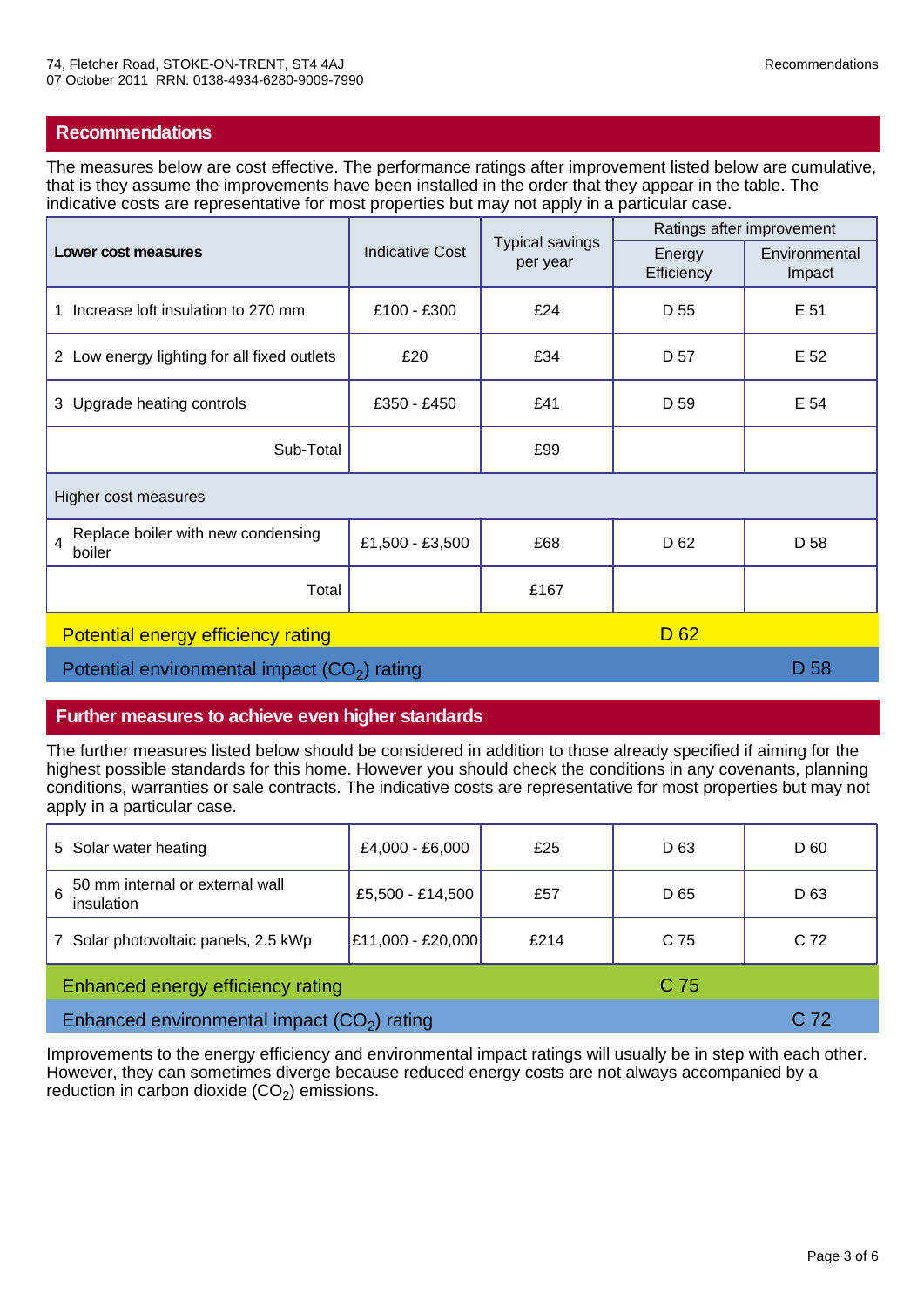# **Summary of this home's energy performance related features**

The table below gives an assessment of the key individual elements that have an impact on this home's energy and environmental performance. Each element is assessed by the national calculation methodology; 1 star means least efficient and 5 stars means most efficient. The assessment does not take into consideration the physical condition of any element. 'Assumed' means that the insulation could not be inspected and an assumption has been made in the methodology based on age and type of construction.

| Element                                     | Description                                         | Current performance      |                                                                                                 |  |
|---------------------------------------------|-----------------------------------------------------|--------------------------|-------------------------------------------------------------------------------------------------|--|
|                                             |                                                     | <b>Energy Efficiency</b> | Environmental                                                                                   |  |
| Walls                                       | Solid brick, as built, no insulation (assumed)      | $\star$ * * * *          | $\star \; \mathop{\star}\; \mathop{\star}\; \mathop{\star}\; \mathop{\star}\; \mathop{\star}\;$ |  |
|                                             | Cavity wall, as built, partial insulation (assumed) | ★★★☆☆                    | ★★★☆☆                                                                                           |  |
| Roof                                        | Pitched, 250 mm loft insulation                     | ★★★★☆                    | ★★★★☆                                                                                           |  |
|                                             | Roof room(s), no insulation (assumed)               | ★☆☆☆☆                    | ★☆☆☆☆                                                                                           |  |
| Floor                                       | Solid, no insulation (assumed)                      |                          |                                                                                                 |  |
| <b>Windows</b>                              | Fully double glazed                                 | ★★★★☆                    | ★★★★☆                                                                                           |  |
| Main heating                                | Boiler and radiators, mains gas                     | ★★★★☆                    | ★★★★☆                                                                                           |  |
| Main heating controls                       | Programmer, TRVs and bypass                         | ★★★☆☆                    | ★★★☆☆                                                                                           |  |
| Secondary heating                           | Room heaters, mains gas                             |                          |                                                                                                 |  |
| Hot water                                   | From main system                                    | ★★★★☆                    | ★★★★☆                                                                                           |  |
| Lighting                                    | Low energy lighting in 11% of fixed outlets         | ★★☆☆☆                    | ★★☆☆☆                                                                                           |  |
| Current energy efficiency rating            |                                                     | E 54                     |                                                                                                 |  |
| Current environmental impact $(CO2)$ rating |                                                     |                          | $E$ 50                                                                                          |  |

## **Low and zero carbon energy sources**

None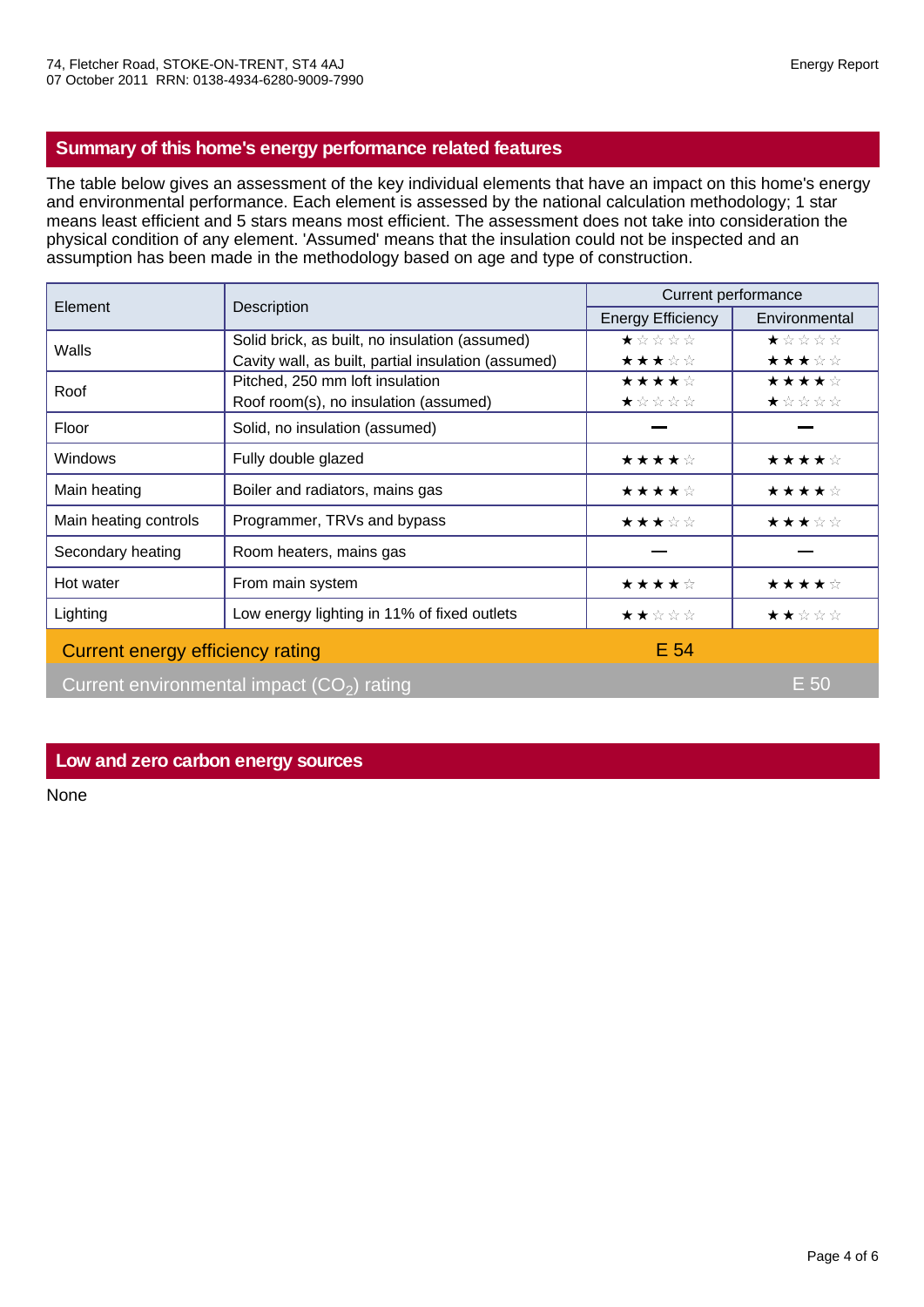## **About the cost effective measures to improve this home's performance ratings**

If you are a tenant, before undertaking any work you should check the terms of your lease and obtain approval from your landlord if the lease either requires it, or makes no express provision for such work.

#### **Lower cost measures**

These measures are relatively inexpensive to install and are worth tackling first. The indicative costs of measures included earlier in this EPC include the costs of professional installation in most cases. Some of the cost effective measures below may be installed as DIY projects which will reduce the cost. DIY is not always straightforward, and sometimes there are health and safety risks, so take advice before carrying out DIY improvements.

### **1 Loft insulation**

Loft insulation laid in the loft space or between roof rafters to a depth of at least 270 mm significantly reduces heat loss through the roof, improving levels of comfort, reducing energy use and lowering fuel bills. The loft space must have adequate ventilation to prevent dampness. Further information about loft insulation and details of local contractors can be obtained from the National Insulation Association (www.nationalinsulationassociation.org.uk).

#### **2 Low energy lighting**

Low energy light bulbs last up to 12 times longer than ordinary ones and reduce lighting costs.

#### **3 Heating controls (room thermostat)**

The heating system should have a room thermostat to enable the boiler to switch off when no heat is required. The thermostatic radiator valve should be removed from any radiator in the same room as the thermostat. Ask a heating engineer to do this work.

#### **Higher cost measures**

#### **4 New condensing boiler**

A condensing boiler is capable of much higher efficiencies than other types of boiler, meaning it will burn less fuel to heat this property. Building Regulations apply to this work.

## **About the further measures to achieve even higher standards**

Further measures that could deliver even higher standards for this home. You should check the conditions in any covenants, planning conditions, warranties or sale contracts before undertaking any of these measures. If you are a tenant, before undertaking any work you should check the terms of your lease and obtain approal from your landlord if the lease either requires it, or makes no express provision for such work.

#### **5 Solar water heating**

A solar water heating panel uses the sun to pre-heat the hot water supply, significantly reducing demand on the heating system to provide hot water and hence save fuel and money. You could be eligible for Renewable Heat Incentive payments which could appreciably increase the savings beyond those shown on your EPC, provided that both the product and the installer are certified by the Microgeneration Certification Scheme (or equivalent). Details of local MCS installers are available at www.microgenerationcertification.org.

#### **6 Internal or external wall insulation**

Solid wall insulation involves adding a layer of insulation to either the inside or the outside surface of the external walls, which reduces heat loss and lowers fuel bills. Further information can be obtained from the National Insulation Association (www.nationalinsulationassociation.org.uk).

### **7 Solar photovoltaic (PV) panels**

A solar PV system converts light directly into electricity via panels placed on the roof and can be used throughout the home. Building Regulations apply to this work and planning restrictions may apply. You could be eligible for a Feed-in Tariff which could appreciably increase the savings beyond those shown on your EPC, provided that both the product and the installer are certified by the Microgeneration Certification Scheme (or equivalent). Details of local MCS installers are available at www.microgenerationcertification.org.